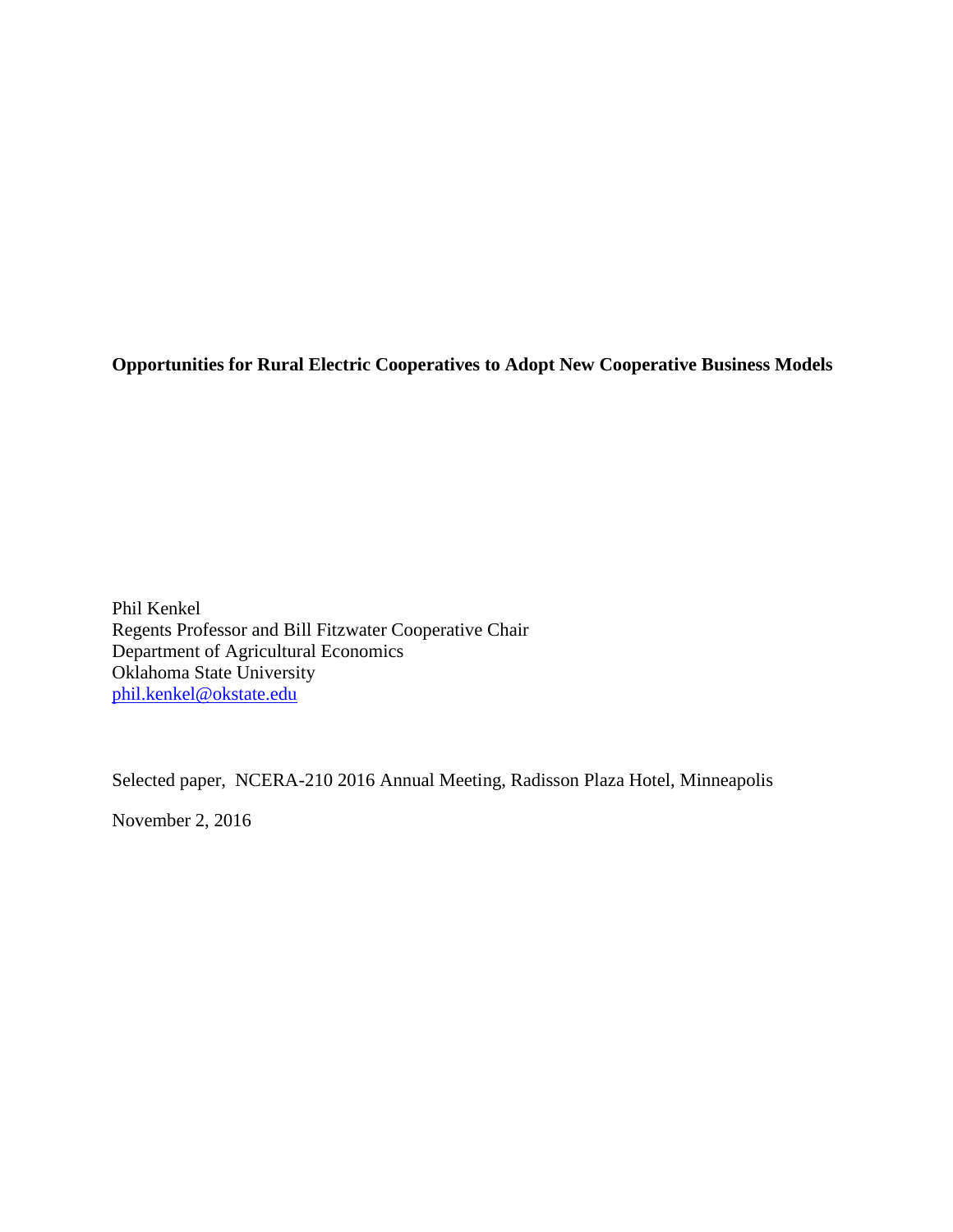**Opportunities for Rural Electric Cooperatives to Adopt New Cooperative Business Models** Introduction

A number of inter-related changes are impacting rural electric cooperatives (RECs) and other utility providers in rural communities. Demand growth for electricity has plateaued due to continued efficiency improvements and the growth of distributed generation. RECs face a changing regulatory environment reflecting goals to decrease carbon dioxide emissions from power plants and other sources. All of those factors have encouraged RECs to invest in information technology such as automated meters and interactive load management systems. Some RECs are developing residential scale generation and storage projects for sub-groups of their memberships. Other RECS are partnering with other RECs, municipal government and outside firms on community scale generation and storage projects. As REC's business environment shifts there is an emerging need to modify or augment their cooperative business models.

## Background

The Energy Information Administration forecasts residential electricity sales to increase by an average annual rate of just 0.3% through 2040, well below the growth in households which is forecasted at .8% (U.S. EIA, 2016). In 2015 RECs experienced a 1.89% decline in kilowatthour sales (NRU-CFC, 2016). That marked a turning point from 2.49% growth in 2014 and a decade long trend of slow but steady growth. The major factors contributing to slowing electricity usage growth are increased energy efficiency and distributed generation.

Energy efficiency for most major residential uses including lighting, space cooling and heating and water heating have been steadily increasing. The U.S. Department of Energy also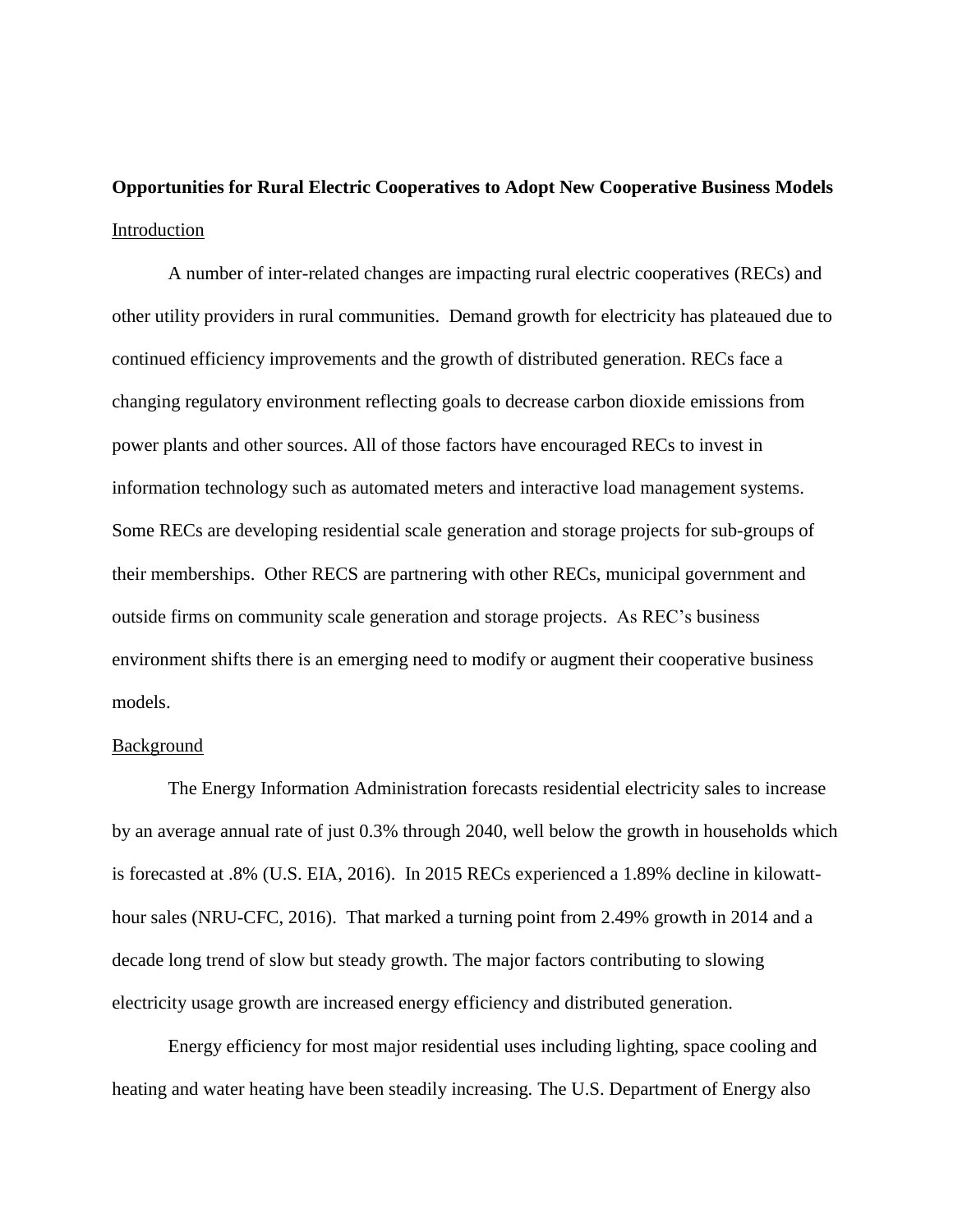created Energy Star® standards for water heaters and clothes washers and other appliances in 1992. Energy Star® labels are applied to the appliances in different categories that rank in the top 25 percent of those available on the market in terms of energy efficiency. The market penetration of Energy Star® products varies by end use, and is as high as 95 percent for some categories (U.S. EPA, 2014). The Energy Independence and Security Act of 2007 (EISA) reinforced the trend. EISA established higher energy efficiency standards for refrigerators, freezers, dishwashers, and power supplies for electric plug loads U.S. EPA, 2007).

In addition to the effect of energy efficiency REC's business model has also been impacted by distributed generation (DG). DG involves the creation of power closer to the end user relative to existing large scale generation. DG is often structured around renewable sources such as wind and solar generation but it can also involve convention sources such as natural gas fired generation. DG encompasses various scales form residential level to community level, but all significantly smaller scale than utility scale power plants. While non-utility-generated power sources, such as emergency and standby power systems, have always existed, that generation has typically operated with minimal interaction with the electric power grid. DG typically involves some degree of interconnection of smaller scale generation with the overall power grid. At the very least it shifts the level and pattern of electricity use as the DG owner substitutes the generation for purchased power. In addition, most DG owners seek to sell any power generated in excess of their usage back to the utility. DG creates a number of issues for RECs including the reliability of the power grid, allocation of costs for interconnection and system reinforcement, insurance and rates (Miller and Ye 2003). RECs are also part of a federated cooperative system, purchasing power through generation and transmission cooperatives. Many RECs have "all-requirements contracts" under which the distribution cooperative agrees to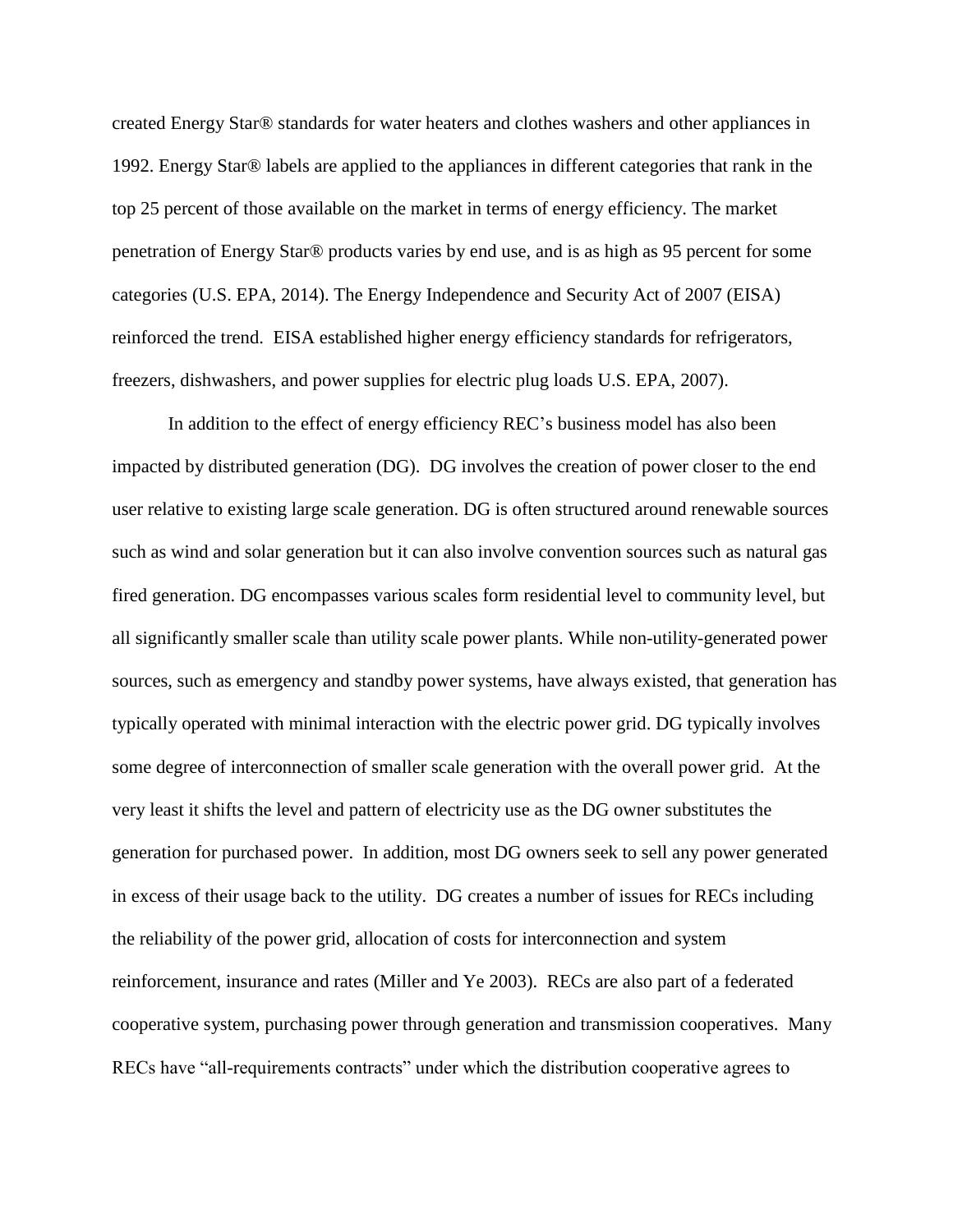purchase all of its wholesale power from the generation and transmission cooperative. These contracts and their interpretation can affect whether a REC can pursue DG under its existing business structure.

RECs are also investing in energy storage technology (Cunningham, 2012). RECs are using both centralized (community scale) and distributed (residential scale) energy storage to better integrate wind and solar generation into their systems. Community scale electricity storage can allow a REC to better match their community scale DG production, which varies throughout the day, to its peak load level. It can also help them maintain system reliability and avoid outages and voltage changes caused by intermittent generation from residential scale DG. Residential storage systems, which can be stand alone or coupled with DG, can be designed to provide a backup power system when the utility supply is disrupted. While customers are primarily interested in the backup storage feature, it can be logical for a REC to partner in the investment. A REC could conceivably use a centrally controlled network of residential storage systems to create the same demand response benefits as centralized storage.

RECs are also impacted by the policy environment surrounding electricity generation which has been rapidly changing. Currently, a third of U.S. electricity generation comes from coal with natural gas providing a similar proportion (U.S. EIA 2016). REC generation is much more dependent on coal relative to the entire US generation infrastructure. Coal currently accounts for 70% of REC generation (Cash, 2014). Coal powered generation has been impacted by numerous regulations including the Cross-State Air Pollutions Rule, Mercury and Air Toxics Standards, Coal Combustion Residue Regulations, and the Ozone National Ambient Air Quality Standards (Loris 2012). The Clean Power Plan unveiled by President Obama on August 3, 2015 has been the most recent regulation impacting coal fired power plants (U.S. EPA 2015). The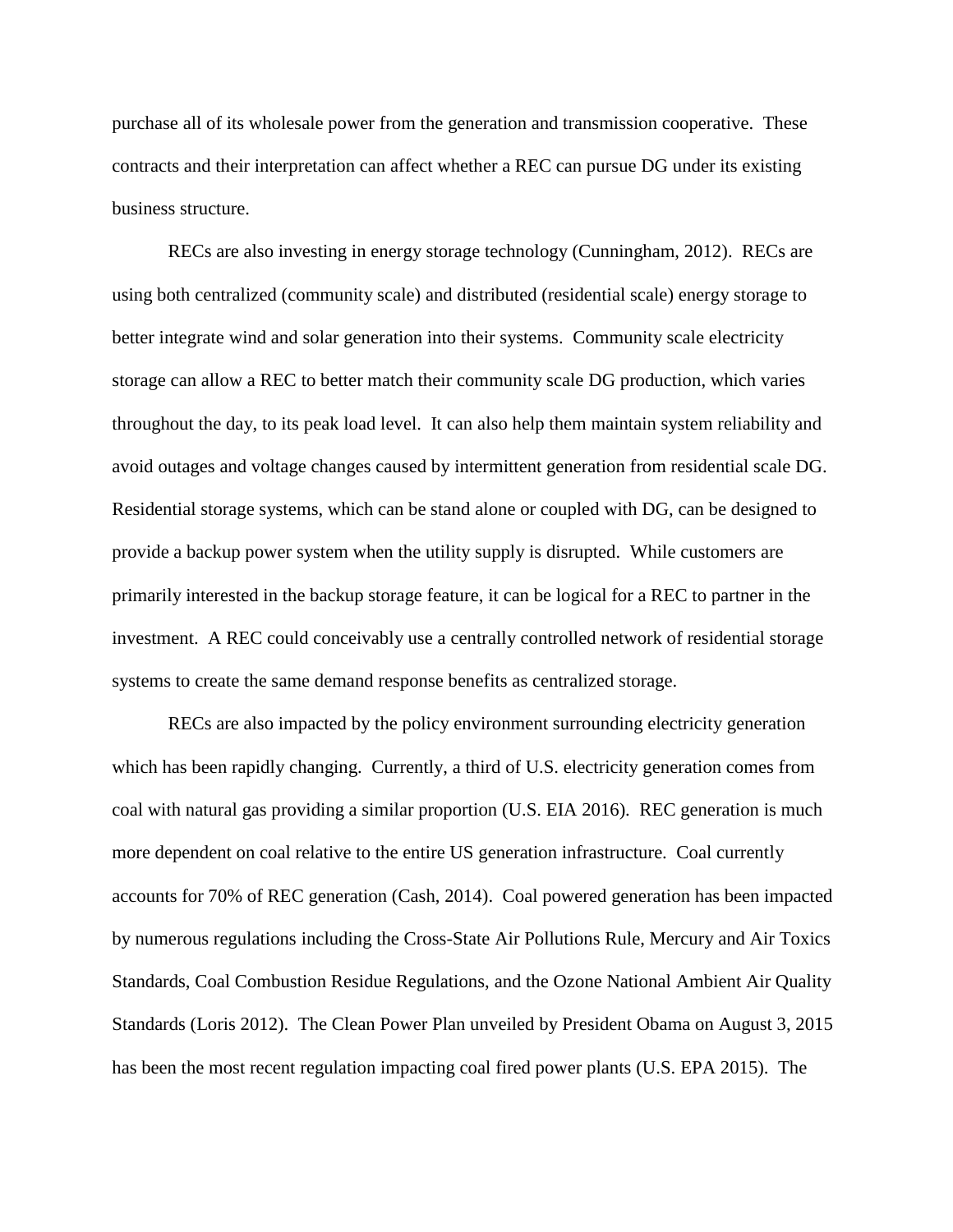Clean Power Plan seeks to reduce carbon dioxide emissions from electrical generation by 32 percent within twenty five years relative to the 2005 baseline. The National Rural Electric Cooperative Association estimated the cost for RECs to comply with the Clean Power Plan at \$11.7 to \$20.3B (Johnson, 2016).

As part of a federated cooperative system, those compliance costs will ultimately be passed on to local RECs and ultimately to their member owners. In addition, clean power plan compliance could change the structure of wholesale electricity rates as generation cooperatives strive to maximize the use of their lowest emitting sources. This could in turn lead RECs to redesign residential rates incorporating block rates, time varying rates and other structures (Lazar and Colburn, 2015). In a block rate structure, the per unit price increases as usage increases. Block rates encourage customers to reduce energy use through energy efficiency measures and/or to adopt residential DG. Time-varying which vary the per unit rate across the time of the day, encourage customers to shift consumption within the day. Time varying rates can be used to better match consumption with low emission generation. New rate structures, and the resulting consumer response, could impact RECs existing revenue stream which is based on consumption. Variable rate systems would also increase members' incentive for DG and power storage technology.

In response to softening electricity demand and a more challenging environment for generation investments, RECs, like other electricity providers have placed greater emphasis on managing electricity demand. Over the last decade RECs have been investing in automated meter reading technologies that allowed them to collect consumption, diagnostic and status data from customer meters and transfer it to a central data base for billing, troubleshooting and analyzing. These investments have been part of their evolution toward a "smart grid". The term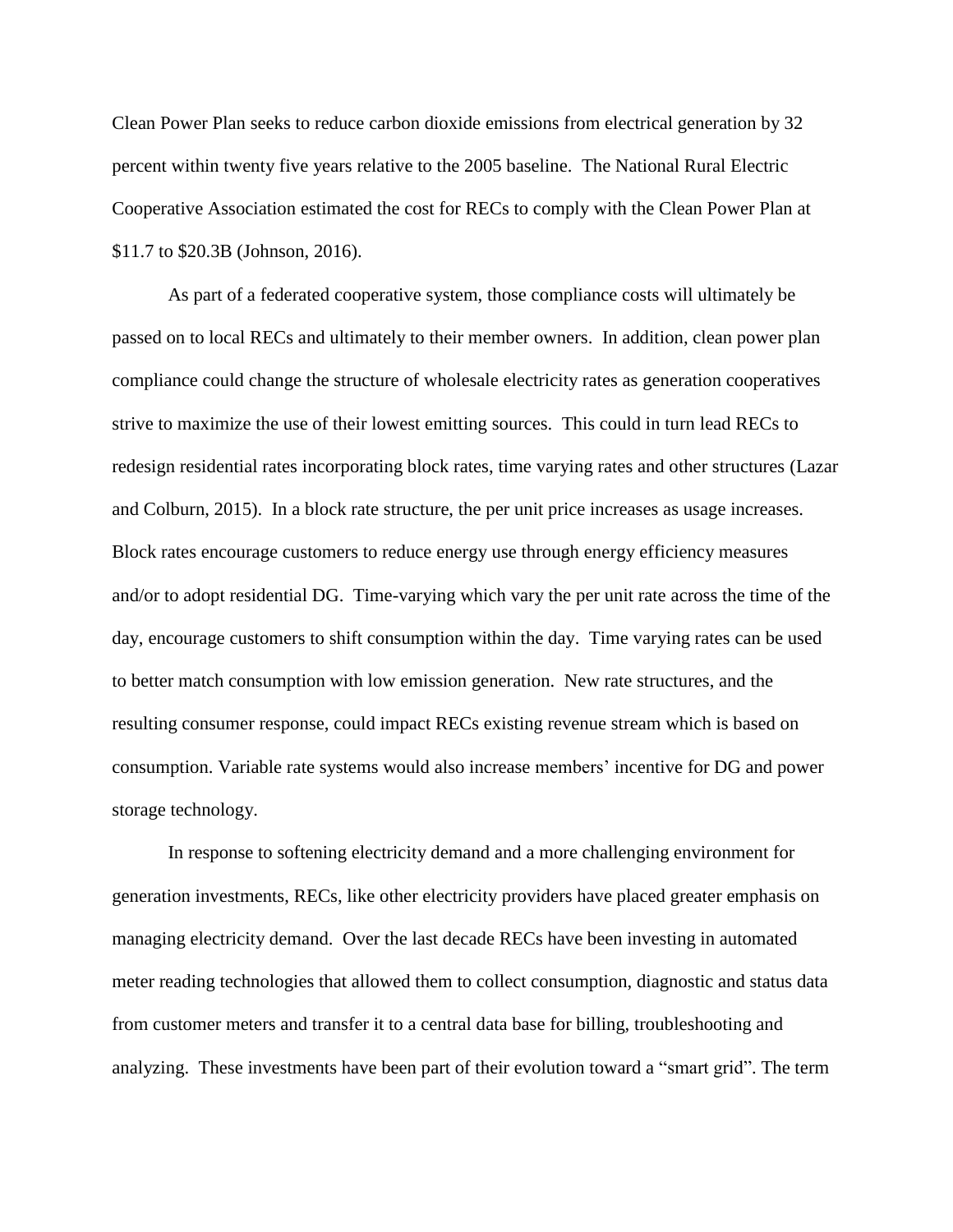" smart grid" refers to adding both two-way digital communication technology and automation to devices onto the electricity distribution grid. The automation technology lets the utility adjust and control a single electrical device or millions of devices from a central location.

All of these changes in RECs' business environment are creating challenges for their traditional cooperative business model. RECs may be challenged with capitalizing their business investments in an environment of decreasing electricity sales. They might want to partner with specific members in residential DG and storage projects. They could want to partner with neighboring RECs, businesses, municipalities and other entities in community scale DG and power storage projects. RECs might also want to exploit synergies from smart grid investments and other information technology. These are simply examples of some of the business opportunities facing RECs. As RECs pursue these opportunities and other new business projections, they may need to re-examine their business model.

## RECs' Current Business Model

RECs purchase electricity wholesale, primarily from generation and transmission cooperatives, and sell it to their user members. The profits from those member-based transactions are allocated to members in the form of retained patronage (which many RECs refer to as capital credits). Unlike agricultural cooperatives, most RECS do not distribute cash patronage. Agricultural cooperatives are subject to taxation under Sub-Chapter T of the U.S. Internal Revenue Code and typically return profits in both cash and retained patronage. Under Sub Chapter T, both the cash and retained patronage are tax deductible to the cooperative and taxable income to the member. In most cases, the cooperative is required to pay at least 20% of the total patronage in cash. RECs are typically exempt from taxation under section  $501(c)(12)$  of the code. The patronage refunds issued by a REC are not taxable to the member unless the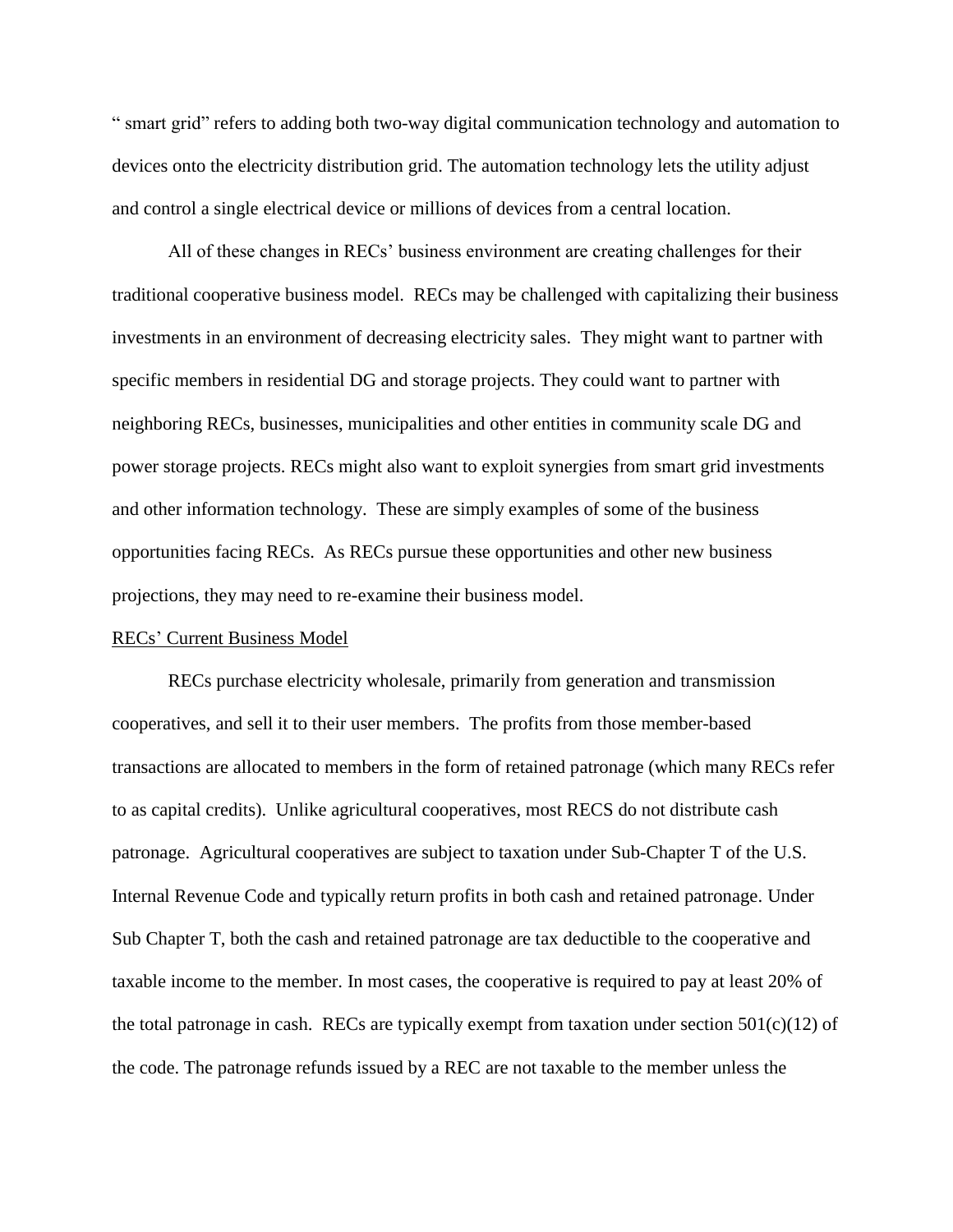member claimed the electricity expense as a business deduction. RECs do not face a statutory requirement for cash patronage.

With the exception of a small membership investment, REC members acquire all of their equity through retained patronage. That equity funds the cooperative's investments in the electricity distribution infrastructure. The retained equity is eventually redeemed in cash and the equity is replaced from current retentions. Most RECs retire equity under a first-in/first-out method. The length of time between when patronage is retained and when it is redeemed for cash is referred to as the revolving cycle. The length of the revolving cycle is a function of the profitability of the cooperative and the funds needed for re-investment in infrastructure. A major advantage of the revolving equity system, from the member's perspective, is that it does not require any out-of-pocket investments.

While the revolving equity system avoids the need for a large up-front investment, members are often critical over the length of the revolving cycle. During the early years of the U.S. rural electric program, cooperatives generally were unable to retire capital credits held by members because the continued accumulation of equity capital was required to serve member needs and build financial strength (Royer, 2016). This resulted in many RECS having relatively long equity revolving cycles. The National Rural Electric Cooperative Association and the National Rural Utilities Cooperative Finance Corporation appointed a committee to examine the retirement of capital credits in 1976 and recommended that RECs strive for a 10- to 20-year revolving cycle. In a 2005 follow up report, the committee reiterated their position on the importance of revolving equity and encouraged RECs to set electricity rates to generate sufficient cash flows for retiring equity credits (NRUC-CFC, 2005). Royer (2016) examined data from the Rural Utilities Service representing 581 distribution cooperatives. He concluded that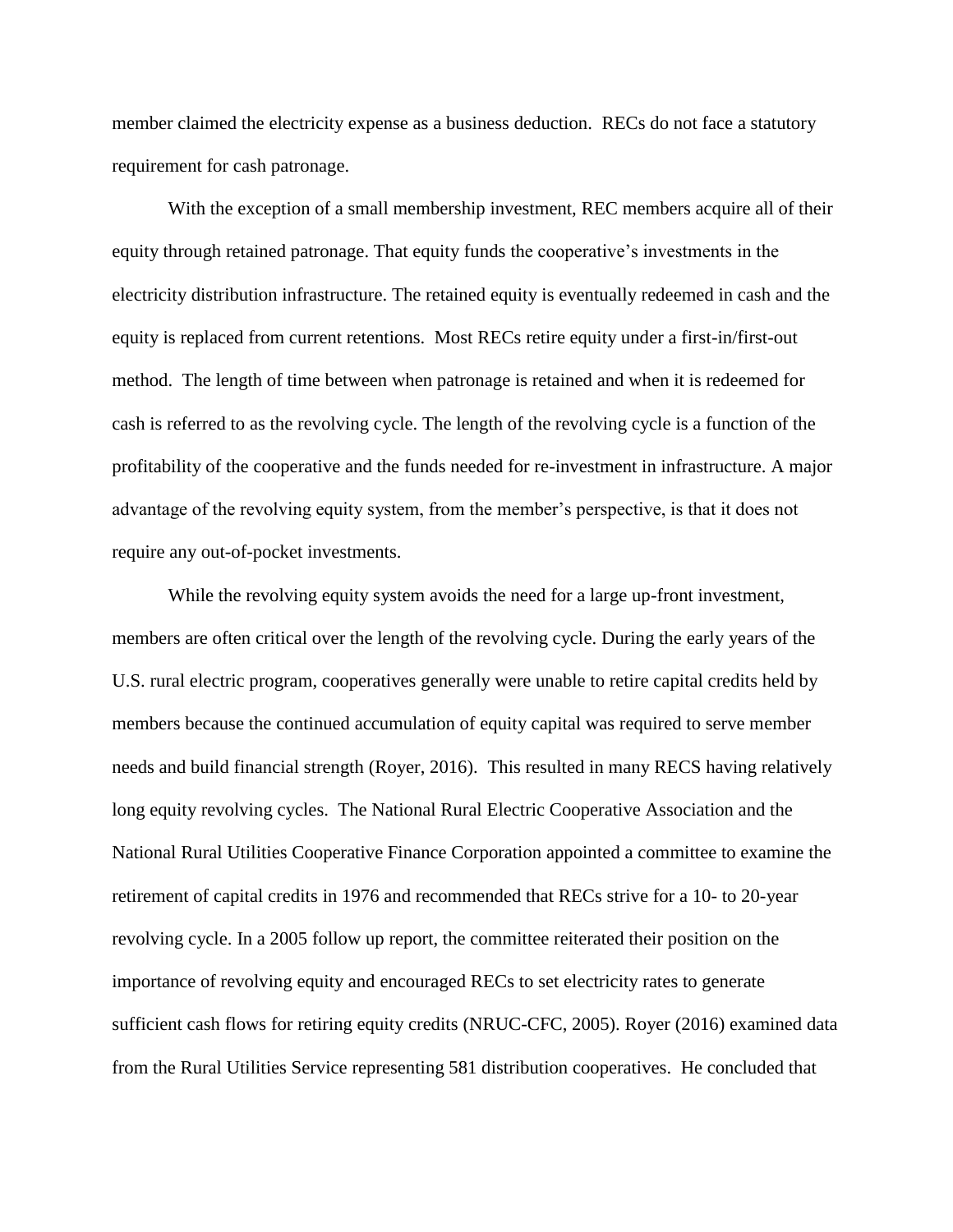the average REC can maintain a 28.2 year revolving cycle at their current level of leverage and electricity pricing.

In recent years, the topic of capital credits retirement has gained the attention of at least one member of Congress. In a 2008 white paper Jim Cooper, U.S. representative from Tennessee, was highly critical of REC revolving periods. He argued that electric cooperatives should increase their leverage levels as a means to reduce equity revolving periods. (Cooper 2008). Royer (2016) examined three alternative strategies for RECs to reduce revolving periods: replacing equity with debt, reducing the rate of equity accumulation and adjusting the electricity rates. Decreasing their equity/asset ratio by 25% would allow the average REC to obtain a 23 year revolving cycle while a 4.84% increase in electricity rates would allow them to maintain a 10 year revolving cycle.

While RECs' existing revolving equity model has successfully financed a system representing over 40% of the U.S. electricity distribution infrastructure, it does have its limitations. As RECs adapt to their rapidly changing business environment and pursue new opportunities, they may want to consider new equity structures and business models. The following discussion illustrates how alternative cooperative models could address some of RECs' current and future challenges.

#### Financing Traditional Electricity Distribution Services

As mentioned, RECs have traditionally financed their electricity distribution infrastructure with a combination of long term debt and revolving equity. The length of the revolving period is influenced by the RECs profitability and the cash flow required for infrastructure reinvestment. The boards of directors and CEOs of RECs, through their strategic planning exercises attempt to anticipate future growth in electricity sales and manage equity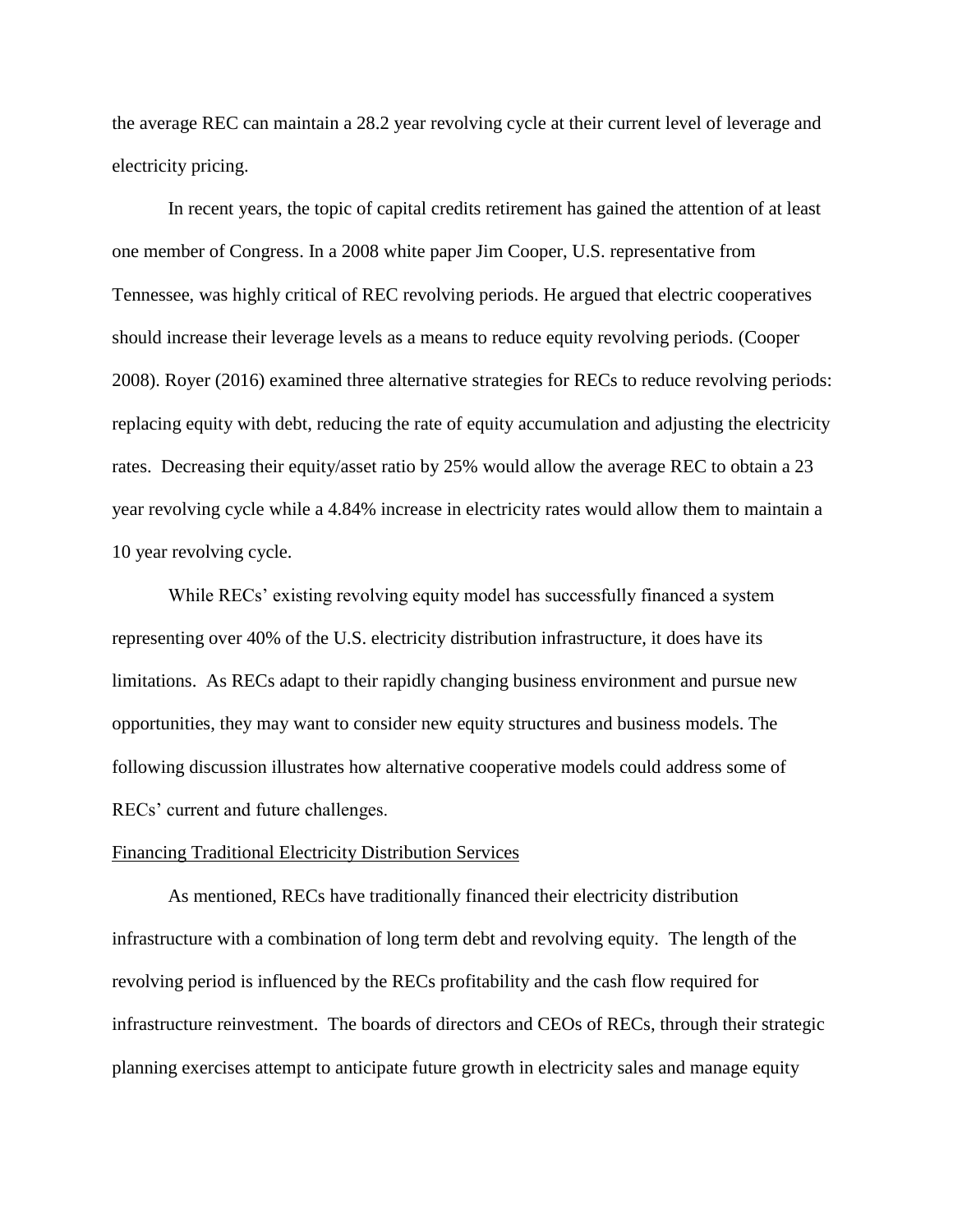accumulation and infrastructure investment to meet the anticipated future demand (McKee 2011). Many REC members don't understand the need for cooperative equity, much less the mechanics of the revolving equity system. That creates a continuous source of tension between the board of directors who are attempting to maintain the financial stability of the cooperative and the members who feel that equity should be redeemed more rapidly.

Some of this tension relates to what has been described as the "horizon problem" with cooperative equity (Cook, 1995). The horizon problem occurs when the owner's claim on the equity and/or projected use of the cooperative differs from the life of the investments being financed with the equity. This can give rise to differences in investment preferences among members based on differences in their membership horizons. For example, older, overinvested members may pressure cooperative leaders to reduce infrastructure reinvestment and accelerate the revolving equity cycle. Because of the horizon problem there is a general tendency for the membership to disfavor investments with longer payoff horizons as are common in the utility industry.

An alternative cooperative structure to address these issues is the proportional investment cooperative (Chaddad and Cook, 2004). Under this model equity investment is still limited to member users but members are required to maintain investment in proportion to usage. The horizon of the equity investment and usage are matched. The cooperative may still be making long payback period investments but there should be no member opposition since each member will have equity returned when they exit the cooperative or if their business volume decreases. Proportional investment cooperatives typically achieve their structure through a base capital equity management system that matches equity balances with use. Under a base capital plan the board first establishes a desired equity base in accordance with the cooperative's needs and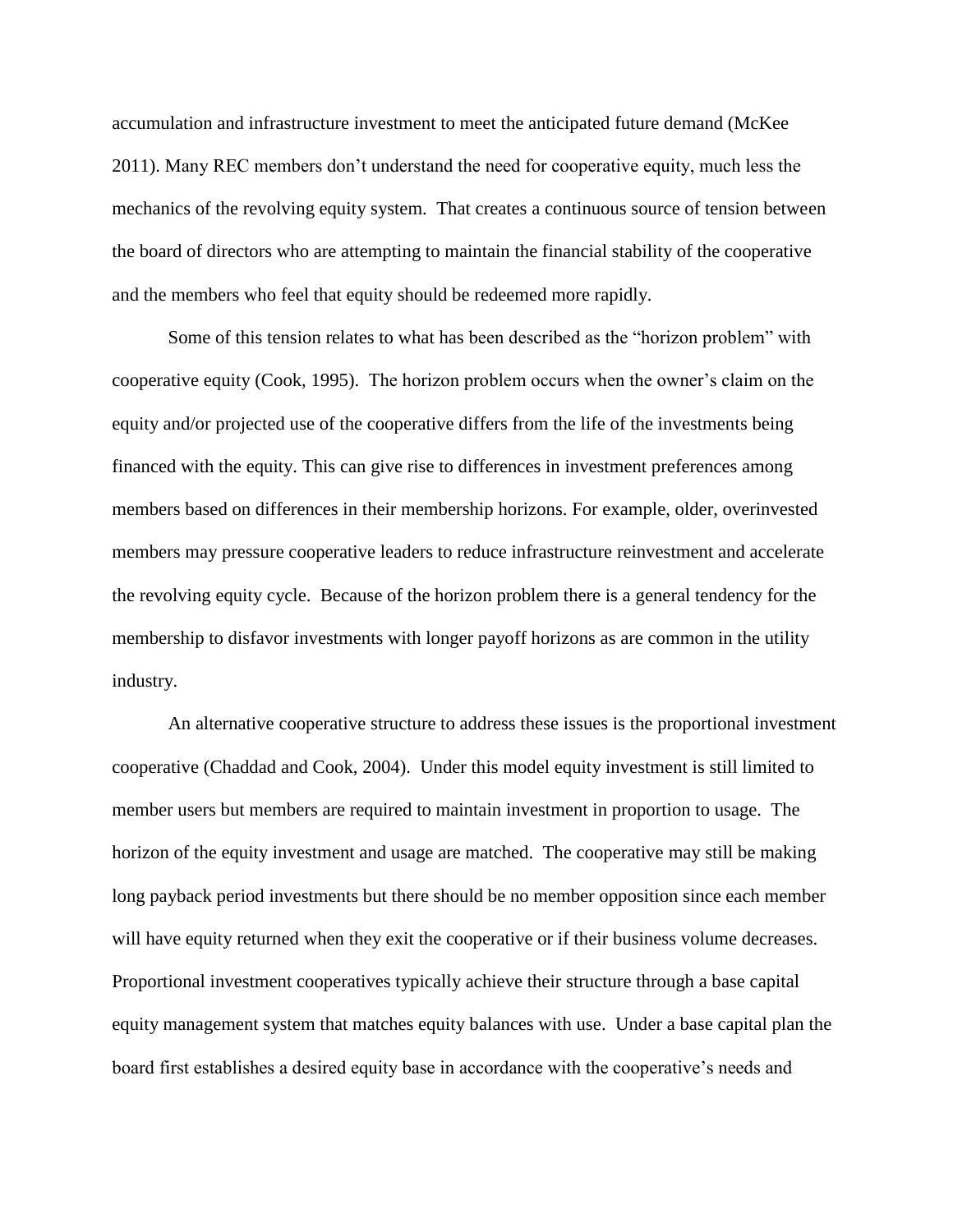financial condition. Each member's share of the total equity is then compared with their share of the cooperative's business volume. Underinvested members are required to increase their equity investment and equity is returned to overinvested members.

A base capital structure might be more appropriate for RECs than their current revolving equity systems. Many RECs are making large investments in smart grid technology and other capital intensive projects. At the same time they are promoting conservation and anticipate that their electricity volume will actually decrease. These trends may lead to challenges in maintaining their current equity revolving equity systems. A base capital structure might improve equity management and be a more effective vehicle to communicate to members their "fair share" of the cooperative's equity. Some members might be willing to invest in equity to reach their base capital level at the point that they would receive annual refunds (cash patronage). Under a base capital system, the rate at which equity can be returned to inactive members must usually be matched with the rate at which new and under-invested members A REC seeking to establish an effective base capital system might need to increase electricity rates. Higher rates would allow underinvested members to more quickly build equity through retained patronage while fully invested members would receive cash patronage refunds. Of course, as Royer (2016) pointed out a strategy of higher electricity rates could also be used to reduce the revolving cycle.

### Financing Residential DG and Energy Storage Projects

There are intrinsic advantages for RECs to partner with members on residential energy projects rather than have some members pursue them independently. Partnering on those projects could allow the cooperative to integrate the technology into its load management system. Unfortunately revolving equity has a "free rider problem" (Cook, 1995) that makes it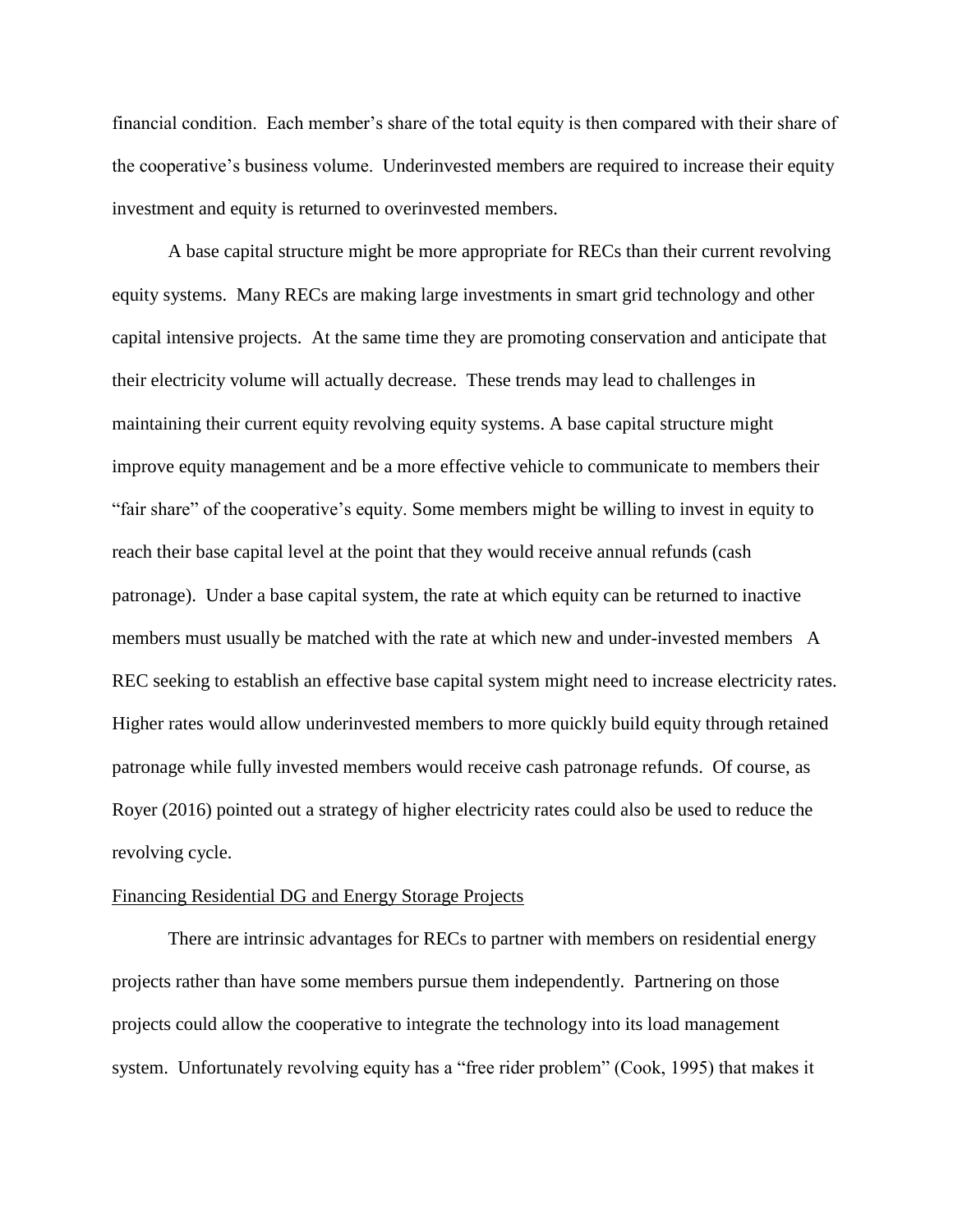poorly suited to finance member specific investments. The free rider problem exists because new members obtain the same patronage and residual property rights as existing members. This dilution of returns creates a disincentive for investment. In the context of our example it would be unfair for the REC to provide some members with residential solar generation since they would be "free riders" on the other members who generated the capital.

The usage right cooperative model addresses capitalization problems by coupling investment with a defined usage rights (Chaddad and Cook, 2004). While profits are still distributed on the basis of use, members are required to hold equity shares with an associated usage right to gain access to the services. Profit distribution becomes proportional to both use and investment. Members can sell their equity and associated usage rights to other existing or potential members with the approval of the board of directors. That structure provides liquidity to the equity investment as well as the potential for appreciation, if the underlying patronage stream increases.

The usage rights cooperative model would be appropriate for funding DG and energy storage projects. For example, members who were interested in investing in solar energy could purchase stock with a usage right to a given amount of solar generation which could either be installed on their residence or represent a share of a community scale installation. Their share of the generated power would be valued at the cost of avoided wholesale power purchase or similar formula. That benefit stream which could increase over time if electricity rates increase, would provide an incentive for investment. The usage right structure could be integrated into a separate patronage pool in an existing REC. However, it might be more logical to form a new cooperative entity. The formation of a new cooperative entity would provide a separate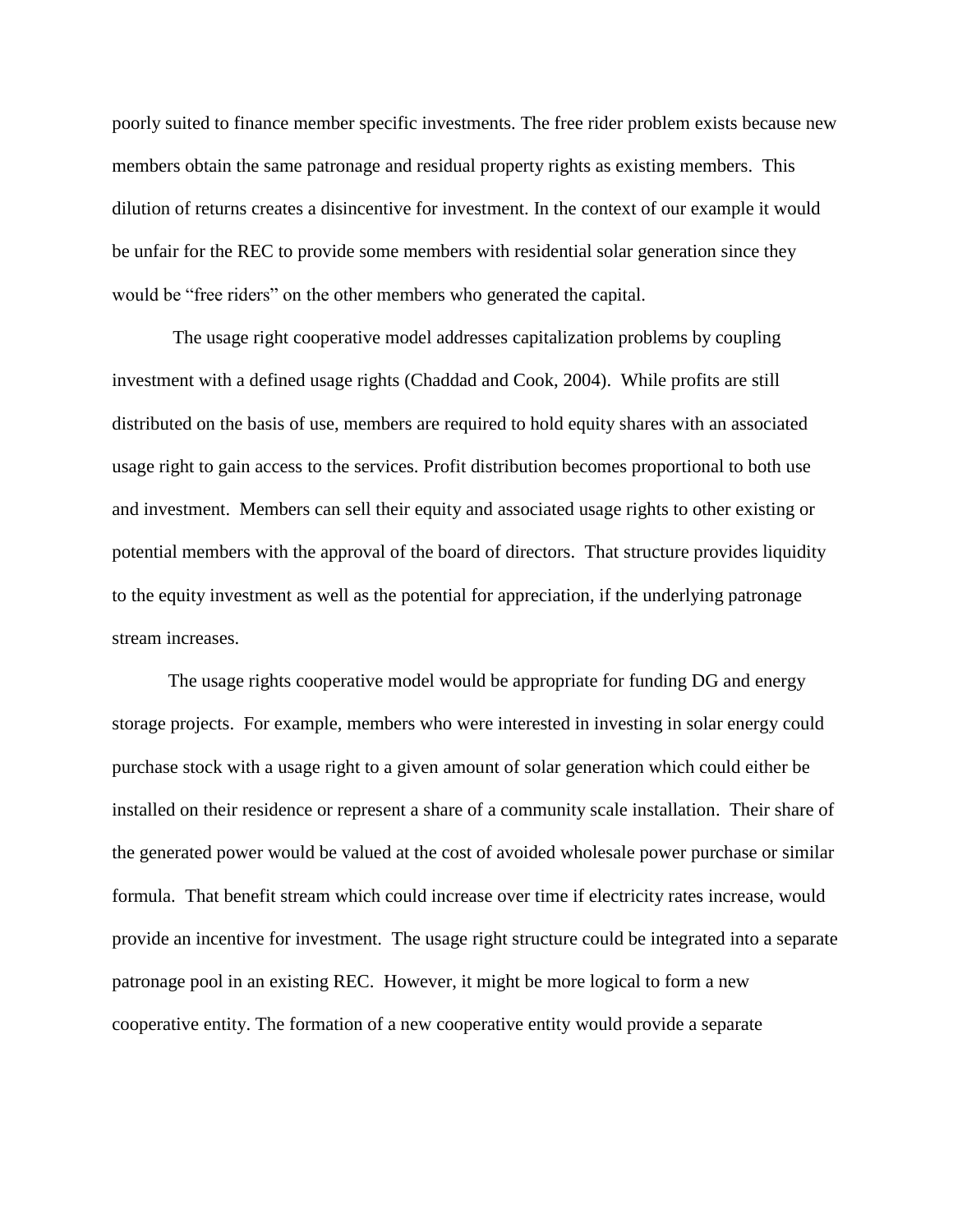governance structure and eliminates issues under a power purchase agreement which may preclude or limit involvement in distributed generation.

There are also obvious challenges to the formation of new usage right RECs. A fair value for the generated power or other benefit stream would have to be determined. Valuing distributed generation is often complicated since the customer is still using the power grid and from fairness viewpoint should still pay their share of the fixed costs associated with the grid (Wood, 2013). The valuation has to be fair to the existing REC members and still generate sufficient value to the usage right cooperative member to stimulate investment. The marketability of usage rights can be problematic. In the late 1990's members in Minnesota Corn Processor found it difficult or impossible to sell their stock/delivery rights (Crook, 2004). Because the investment was tied to delivery, the potential market was limited to area corn producers. Farming profitability was low due to low corn prices. Most of the existing members had invested in the cooperatives in their 50's and were now reaching retirement age. While the Minnesota Corn Producers situation was exacerbated by the poor operating performance of the cooperative, the very nature of a usage rights cooperative creates a thin market for the equity which can cease to function. If the membership of a solar generation usage right cooperative were all residential electricity customers an adequate market for the usage rights would likely develop. If large blocks of usage rights were owned by non-traditional members such as neighboring RECs, municipal utilities or businesses, the structure could be problematic since it would difficult to market large blocks of usage rights.

# Projects Involving Outside Investors

Many RECs are interested in projects involving non-member investors such as other RECs, municipalities or large retailers. Neither the traditional revolving equity structure nor the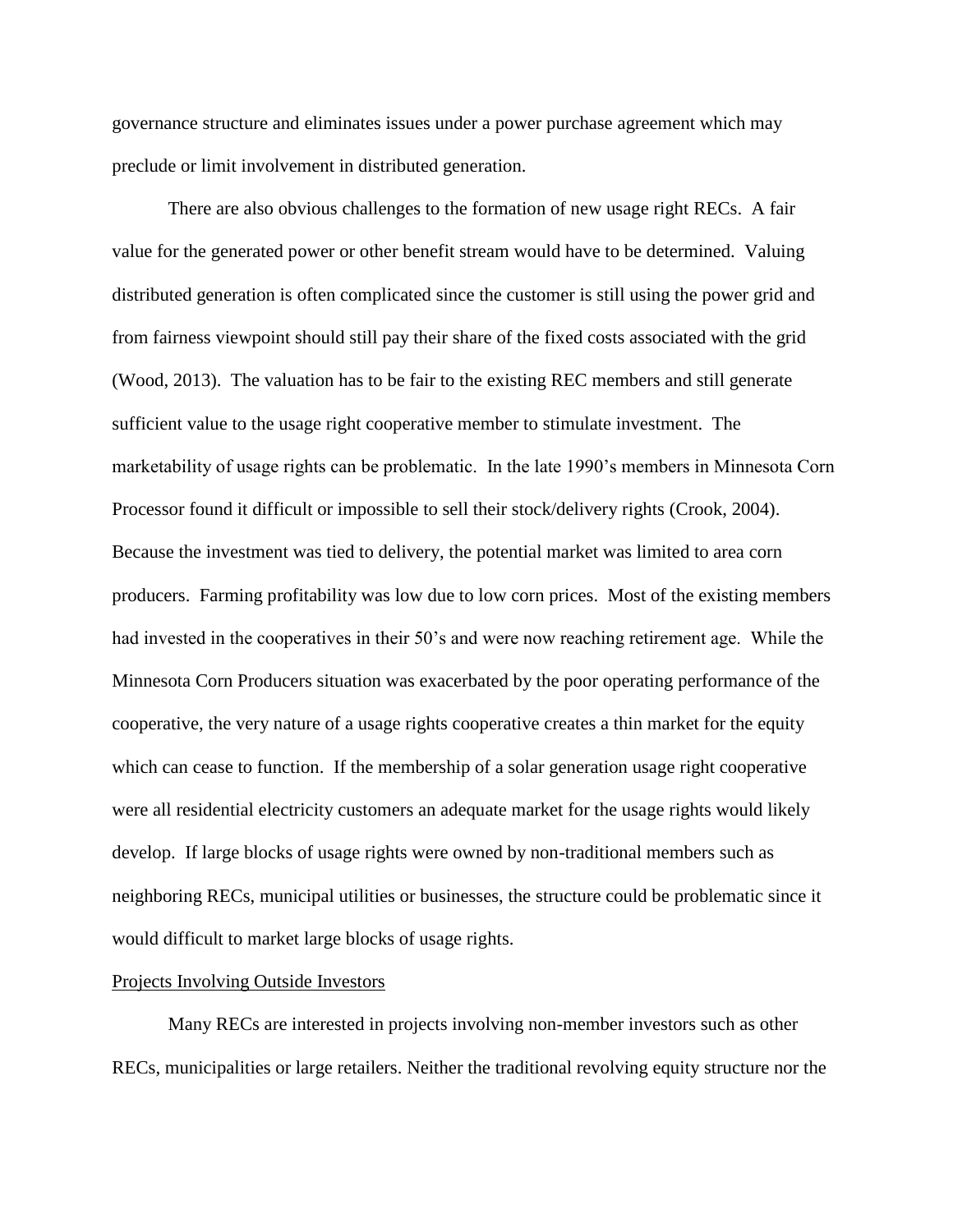usage rights cooperative structure is appropriate for those opportunities since investment in those cooperative models is restricted to member-patrons. An alternative structure which addresses these limitations is the investor-share cooperative (Chaddad and Cook, 2004). The investor share cooperative has two classes of equity shares. One class is held by member-patrons under a traditional, proportional or usage rights model. The other class is held by investor members and may have different structures for profit distribution, transferability and control. Typically, in an investor-share cooperative the total profits are split in accordance to a formula with the cooperative side distributed in proportion to use and the investor side distributed in proportion to investment. Member equity may be managing under a revolving equity, base capital or usage rights system and investor equity is freely tradable.

The investor-share model could be appropriate for a REC that was considering partnering on a distributed generation project, or other investment, with an outside entity. For example, a community solar project could be co-owned by a REC and an outside investor group. On the cooperative side profits would be distributed in proportion to use (KW generated) while the investor side might simply pay a dividend on the invested capital. The cooperative side of the entity could vote on a one member-one vote basis while the investor side could link voting rights to share ownership. The major advantage of the investor-share model is the ability to acquire investment capital from non-member sources. There are typically few restrictions on the transfer of ownership shares on the investor side. That structure provides an exit strategy for investor members.

A possible disadvantage of the member-investor model is that control is shared between the user and investor groups. The two sides could come to have diverging interests. For example, the member side might be concerned that future pricing structure were fair to other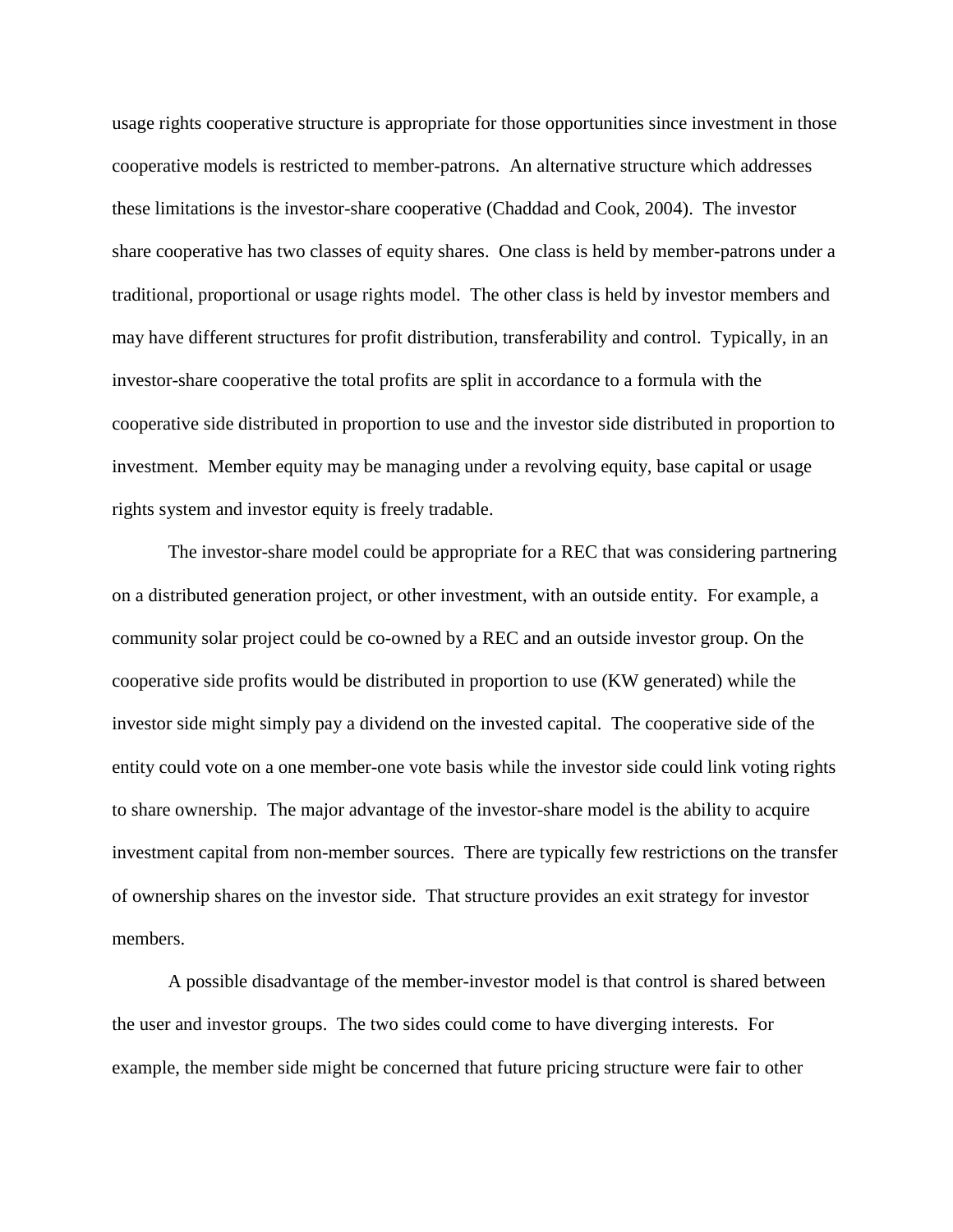REC members while the investor group could seek pricing structures that increased their dividends. Historically RECs have promoted their one member-one vote structure as a feature distinguishing them from investor-owned utilities..The member-investor model would require the acceptance of a combination one member-one vote and equity based governance structure. The structure of the board of directors can also be controversial in member-investor cooperatives. Enabling legislation for member-investor cooperatives has been passed in numerous states under the title of "Limited Cooperative Associations' (Pitman, 2008). Historically, RECs have been incorporated under state legislation modeled after the 1937 Electric Cooperative Corporation Act. The legal issues of incorporating a member-investor REC would have to be investigated.

## Financing Information Technology and Smart Grid Investments

The most challenging opportunity for RECs, at least in terms of business model, is capitalizing on synergies from intellectual capital and information technology. While there are many descriptions of the "smart grid" a common element is the application of digital processing and communications to the power grid. Data flow and [information management](https://en.wikipedia.org/wiki/Information_management) are central to the concept of the "smart grid: Information technology is notoriously difficult to value. In many case it involves fixed costs that can be spread over more units at a very low variable cost. For example, remote electricity meter reading technology could probably also monitor water meters in the same households for almost no additional costs. It is even conceivable that information on household water use (when the coffee pot is filled up) could be useful in managing the electricity load (when the coffee pot is turn on). The synergies of expanding information management investments are obvious but monetizing the value streams is challenging.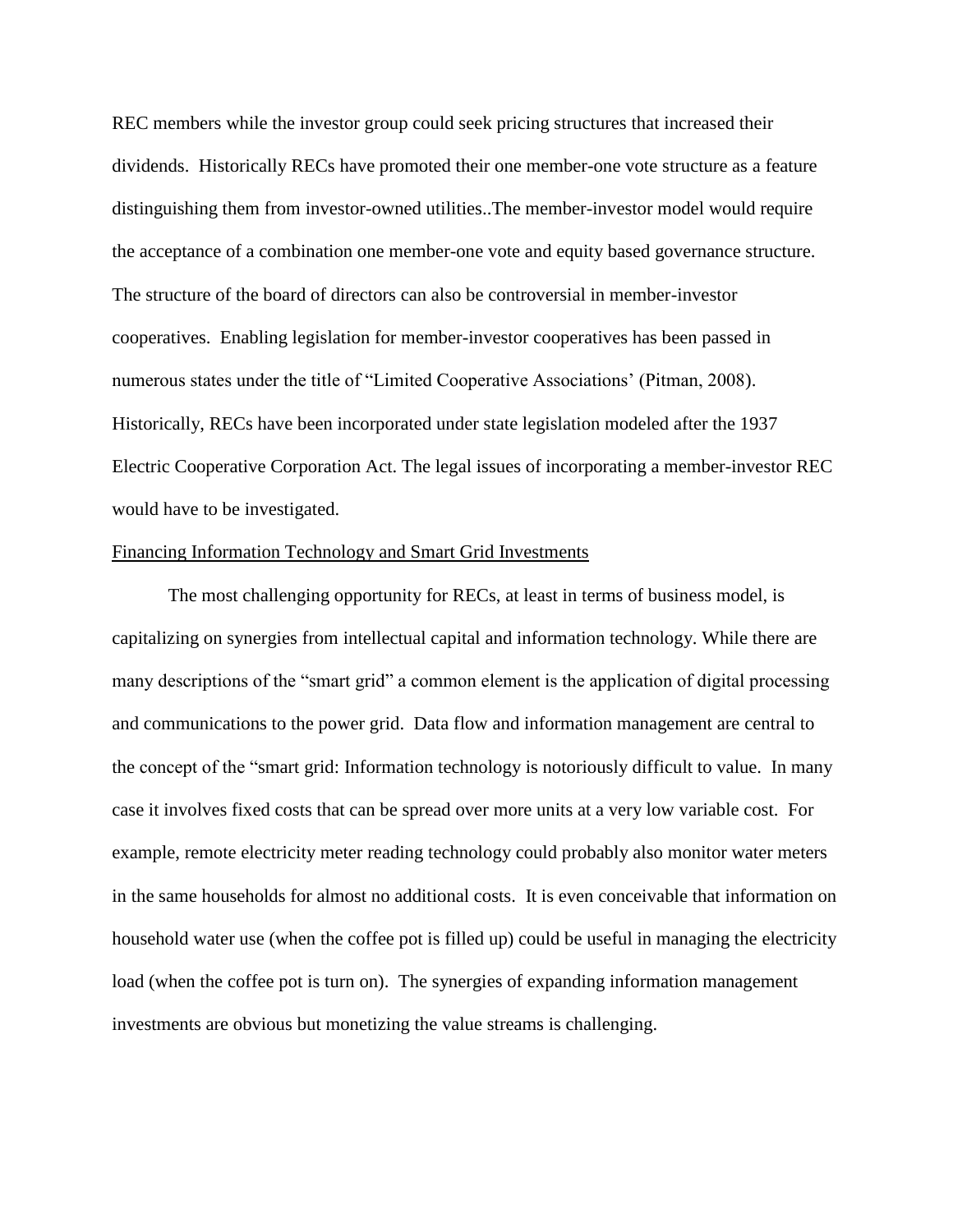Oklahoma grain marketing cooperatives in Oklahoma and Kansas faced similar challenges when they considered synergies in grain merchandizing. Because all of the transactions were electronic, there were potential scale economies and synergies in combining merchandizing activities across cooperatives. Sharing a merchandiser between two or more cooperatives would necessitate a structure of fees and cost sharing. One of more of the cooperatives would essentially be outsourcing their grain merchandising activities to an outside provider. Instead, the grain cooperatives in both states decided to form grain merchandising alliances. The stand alone structure centralized the information technology and human capital and had its own governance structure. In these cases, the alliances were structured as limited liabilities companies operating in a cooperative manner and taxed under sub-chapter T.

The alliance structure could be appropriate for a REC seeking economies of scale with other entities. An alliance could pursue synergies in advanced metering infrastructure, load management, after hours call centers or other activities centering on information technology. There are inherent advantages in forming an alliance rather than developing contractual relationships. Possible synergies from smart grid technology are still emerging. An alliance would provide a platform for a continual strategic evaluation of opportunities. Issues involving investment, fee structure and profit distribution are always controversial in multi-entity structures. An alliance with a separate governance structure is more likely to maintain satisfaction across those issues relative to inner firm contracts. While many alliances of cooperative firms are incorporated as limited liability companies, the cooperative business form is also a natural fit.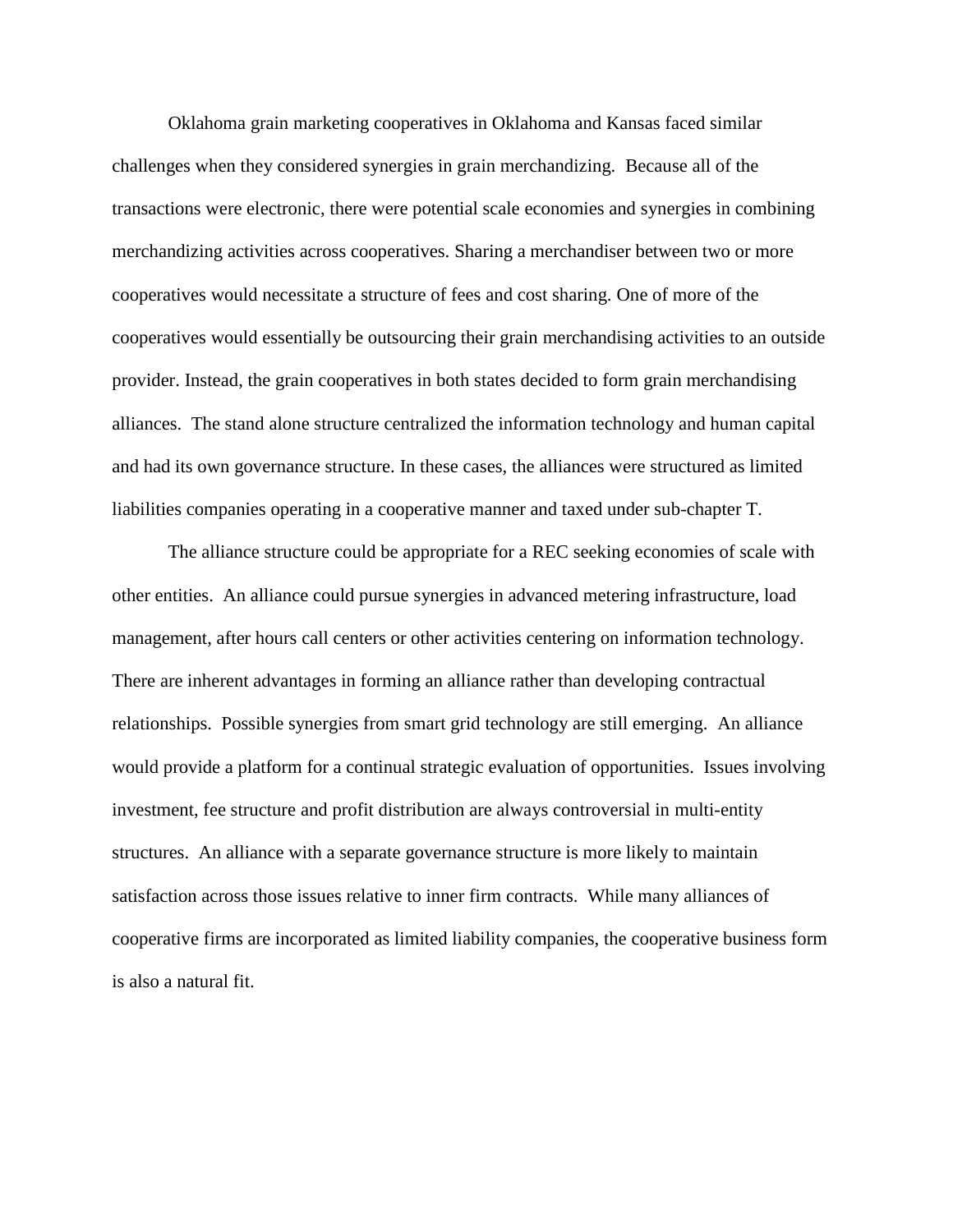Summary

RECs are operating in a dynamic environment with changes in demand, regulations and technology. This environment creates challenges and opportunities for RECs. As they reposition their business strategies RECs may also want to consider changes in their business model. This paper has highlighted four possible alternative cooperative business models. The proportional investment cooperative or base capital system, might help RECs finance their traditional operations. The usage rights cooperative might be an appropriate model to finance new service areas for sub-sets of the membership. The usage right structure could be integrating into the existing cooperative organization or as a stand-alone entity. The member-investor would a logical structure for the formation of a new business involving non-member investors. A free standing alliance could be an effective vehicle in pursuing synergies in information technology. RECs have a long history of technical innovation and now run state-of-the-art electric distribution systems and customer contact centers. Perhaps it is time for similar innovation in their business model structures.

References

Cook, Michael L. "The Future of U.S. Agricultural Cooperatives: A Neo-Institutional Approach." *American Journal of Agricultural Economics* 77, no. 5 (1995): 1153-159. [http://www.jstor.org/stable/1243338.](http://www.jstor.org/stable/1243338)

Crooks, A. "The Horizon Problem and New Generation Cooperatives: Another Look at Minnesota Corn Processors", selected paper, NCR-194 Research on Cooperatives Committee Kansas City, MO November 3, 2004

Cunningham, T. H. "Co-ops Raising Use of Energy Storage" Electric Co-op Today, February 14, 2012 National Rural Electric Cooperative Association

Johnson, S. "Co-ops: EPA's Clean Power Plan Math is Wrong" Electric Co-op Today, February 8, 2016, National Rural Electric Cooperative Association.

Lazar, J. and K. Colburn "Rate Design as a Compliance Strategy for the EPA's Clean Power Plan" Regulatory Assistance Project, November 2015

Cash, C. "NRECA: EPA's New Power Plant Rule Raises Concern" Electric Co-op Today. Wednesday, October 12, 2016 National Rural Electric Cooperative Association

Chaddad, FR and ML Cook, "Understanding new cooperative models: an ownership–control rights typology" Review of Agricultural Economics, Vol 26 Number 3 pages 348-360, 2004